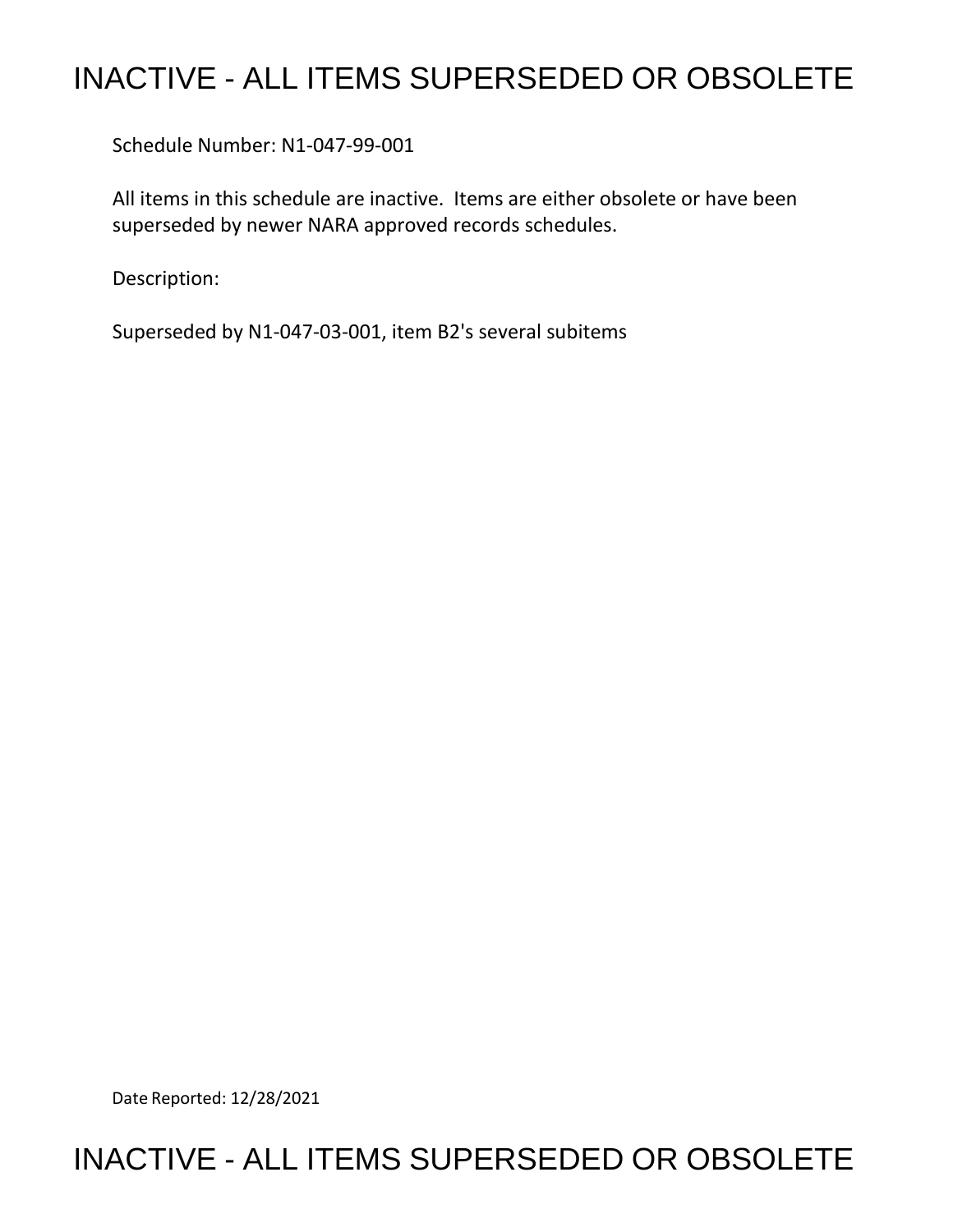|                                                                                                                                                                                                                                                                                                                                                                                                                                                                                                                                                                    | $\mathbf{r}$                                                                                                              |
|--------------------------------------------------------------------------------------------------------------------------------------------------------------------------------------------------------------------------------------------------------------------------------------------------------------------------------------------------------------------------------------------------------------------------------------------------------------------------------------------------------------------------------------------------------------------|---------------------------------------------------------------------------------------------------------------------------|
| <b>REQUEST FOR RECORDS DISPOSITION AUTHORITY</b>                                                                                                                                                                                                                                                                                                                                                                                                                                                                                                                   | <b>LEAVE BLANK (NARA use only)</b><br><b>JOB NUMBER</b>                                                                   |
| (See Instructions on reverse)                                                                                                                                                                                                                                                                                                                                                                                                                                                                                                                                      | 111-47-99-1                                                                                                               |
| <sup>TO</sup> NATIONAL ARCHIVES and RECORDS ADMINISTRATION (NIR)<br>WASHINGTON, DC 20408                                                                                                                                                                                                                                                                                                                                                                                                                                                                           | <b>DATE RECEIVED</b>                                                                                                      |
| 1. FROM (Agency or establishment)<br>Social Security Administration                                                                                                                                                                                                                                                                                                                                                                                                                                                                                                | <b>NOTIFICATION TO AGENCY</b>                                                                                             |
| 2 MAJOR SUBDIVISION<br>Operations                                                                                                                                                                                                                                                                                                                                                                                                                                                                                                                                  | In accordance with the provisions of 44<br>USC 3303a the disposition request,<br>including amendments, is approved except |
| 3 MINOR SUBDIVISION<br>Policy                                                                                                                                                                                                                                                                                                                                                                                                                                                                                                                                      | for items that may be marked "disposition<br>not approved" or "withdrawn" in column 10                                    |
| 4 NAME OF PERSON WITH WHOM TO CONFER 5 TELEPHONE<br>Bill White<br>$(410)$ 965-2596                                                                                                                                                                                                                                                                                                                                                                                                                                                                                 | <b>DATE</b><br>ARCHIVIST OF THE UNITED STATES                                                                             |
| 6 AGENCY CERTIFICATION<br>I hereby certify that I am authorized to act for this agency in matters pertaining to the disposition of its records<br>and that the records proposed for disposal on the attached 3 page(s) are not now needed for the business<br>of this agency or will not be needed after the retention periods specified; and that written concurrence from<br>the Gen<br>Agencies,<br>X<br>has been requested.<br>is not required;<br>is attached; or<br><b>DATE</b><br><b>TITLE</b><br>SIGNATURE OF AGENCY REPRESENTATIVE<br>SSA Records Officer |                                                                                                                           |
|                                                                                                                                                                                                                                                                                                                                                                                                                                                                                                                                                                    |                                                                                                                           |
| 7<br>8. DESCRIPTION OF ITEM AND PROPOSED DISPOSITION<br><b>ITEM</b><br>NO.                                                                                                                                                                                                                                                                                                                                                                                                                                                                                         | 9 GRS OR<br>10 ACTION<br>TAKEN (NARA<br><b>SUPERSEDED</b><br><b>JOB CITATION</b><br>USE ONLY)                             |
| Title II Retirement & Survivors Insurance<br>for International Claims Folders<br>(See attached)                                                                                                                                                                                                                                                                                                                                                                                                                                                                    | N1-47-95-3                                                                                                                |
| 115-109<br>NSN 7540-00-634-4064<br>PREVIOUS EDITION NOT USABLE                                                                                                                                                                                                                                                                                                                                                                                                                                                                                                     | <b>STANDARD FORM 115 (REV. 3-91)</b><br><b>Prescribed by NARA</b>                                                         |
| Copies: Agency,<br>NR, NWMD                                                                                                                                                                                                                                                                                                                                                                                                                                                                                                                                        | 36 CFR 1228                                                                                                               |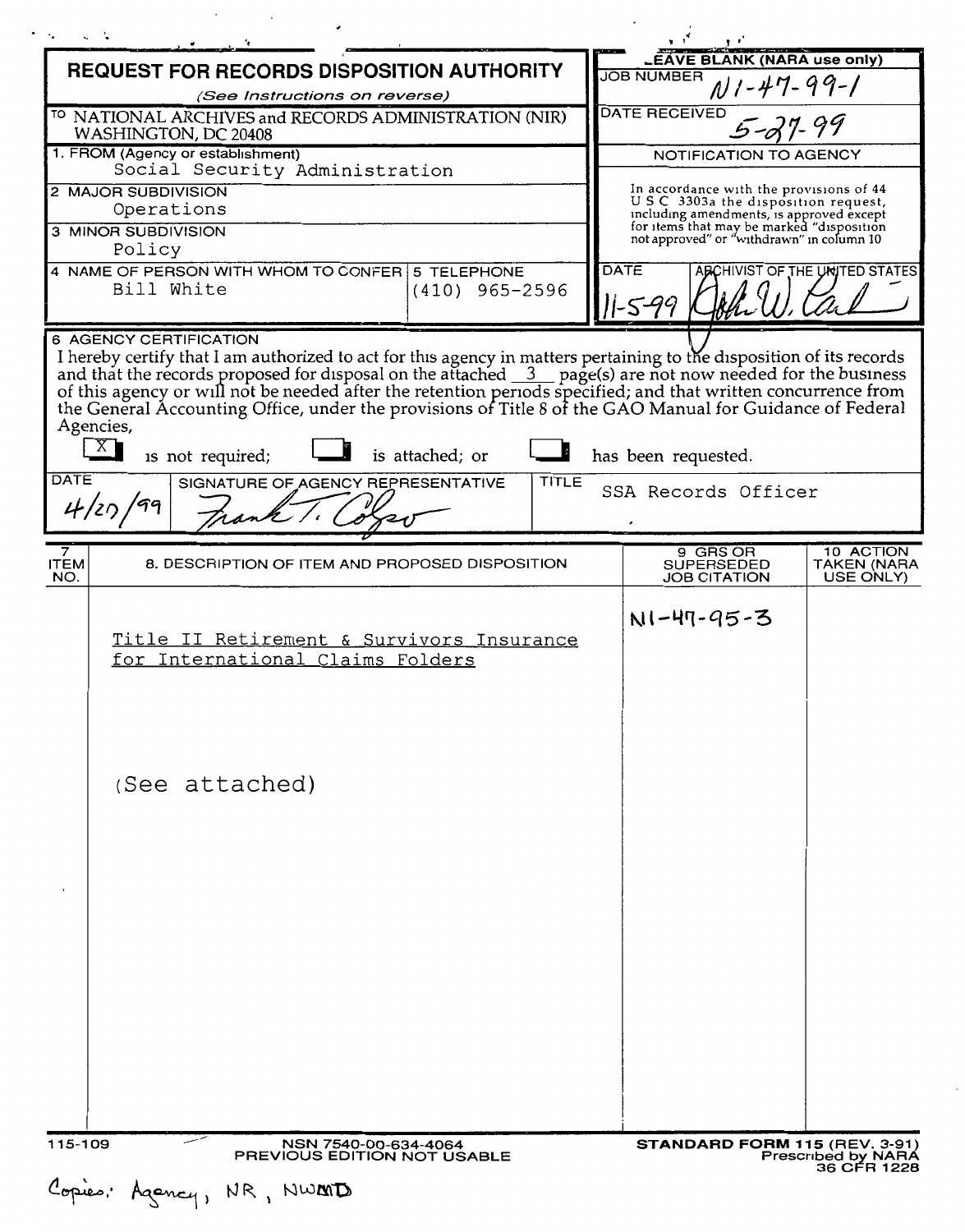## International RSI Claims

·, ·-

These claims folders contain all correspondence and other pertinent material accumulated in the process of adjudicating a claim. The award or disallowance determination forms, certain supporting proofs, and other records depicting payment history of the claim are filed on the left side of the folder. The claims application, other proofs, correspondence, and related documents are filed on the right side of the folder. When auxiliary or survivor is entitled based on a disability, the folder will also contain physician's reports, medical evidence, continuing disability reviews, transcripts of disability hearings, and other disability evidence.

#### Proposed Disposition

Subject to specific exceptions determined by SSA whereby records would be retained for a longer period of time, SSA will adhere to the following disposition schedule:

#### A. **International RSI Claims Folders**

1. Folders for awarded claims involving no disability-based benefits: Destroy all folder records 5 years after the event date the claim was terminated provided. the files does now containing representative payee application less than 7 years old<sub>N</sub> see

Transfer to the Federal Records Center (FRC) after **/per telephone.**<br>being identified by the Folder Selection Process. **W**/Bulwnie Destroy 5 years thereafter.



2. after action is processed to completion. Destroy 5 years thereatter.<br>Representative payee applications: Destroy 7 years  $\overbrace{\mathcal{R}^{\mathbb{C}}}^{\text{SSA}}$ 

Transfer to FRC after being identified by the Folder Selection Process. Destroy 7 years thereafter.

3. Folders for claims disallowed or terminated for nonmedical reasons: Destroy all folder records 5 years after the final disallowance or termination date and all appeals have been expired for the last beneficiary on the record.

Transfer to FRC after being identified by the Folder Selection Process. Destroy 5 years thereafter.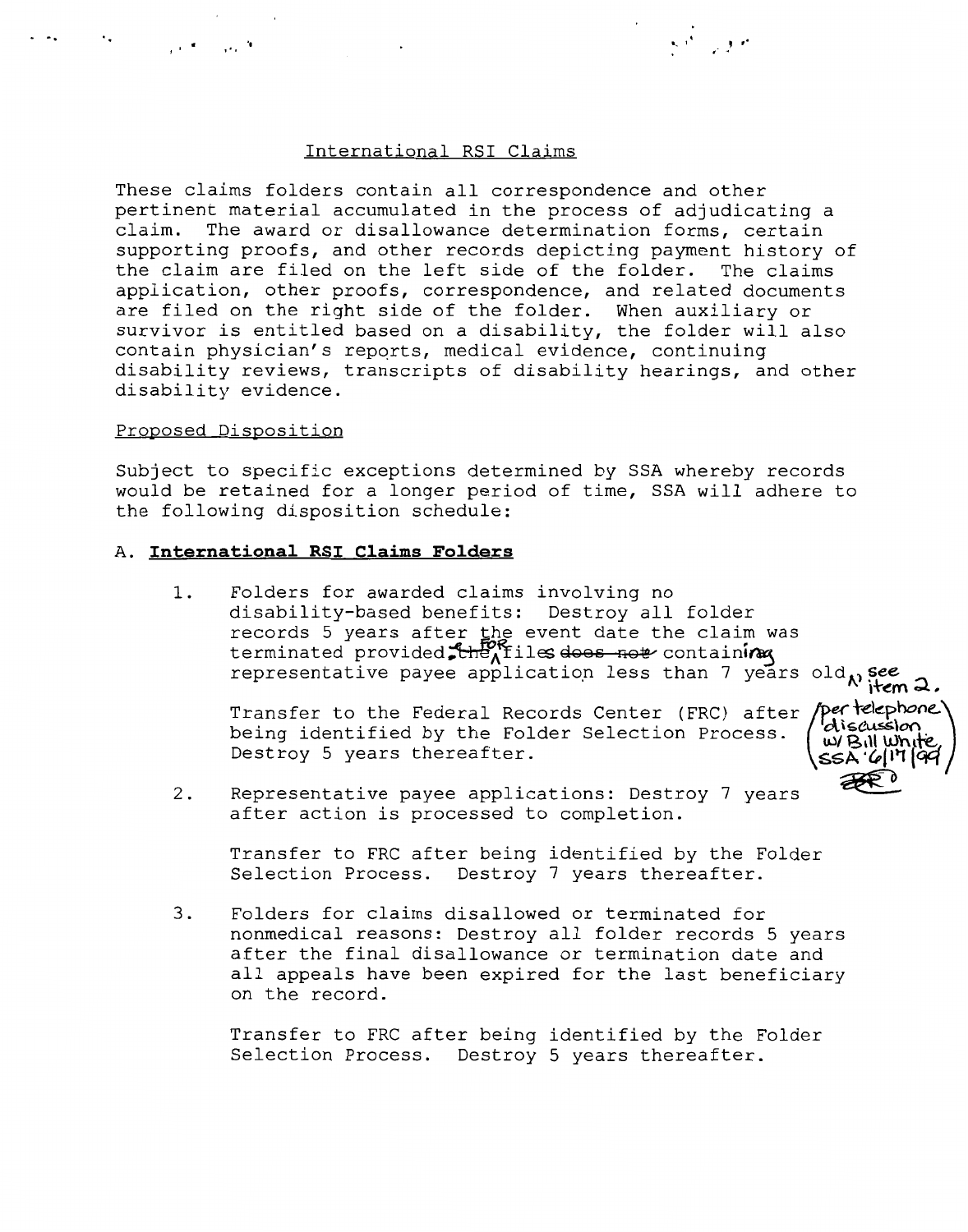$R_{\text{Job no. N1-47-99-1}}$ Schedule revisions: June 17, 1999 per discussion w/ Bill White, SSA

 $\ddot{\phantom{0}}$ 

[add item 4]

 $\overline{a}$ 

 $\bar{.}$ 

4. Electronic copies created on word processing, e-mail, and other office automation systems: Delete when file copy is generated, or when no longer needed for reference or updating

• I ' *I* I ,'

###

 $\cdot$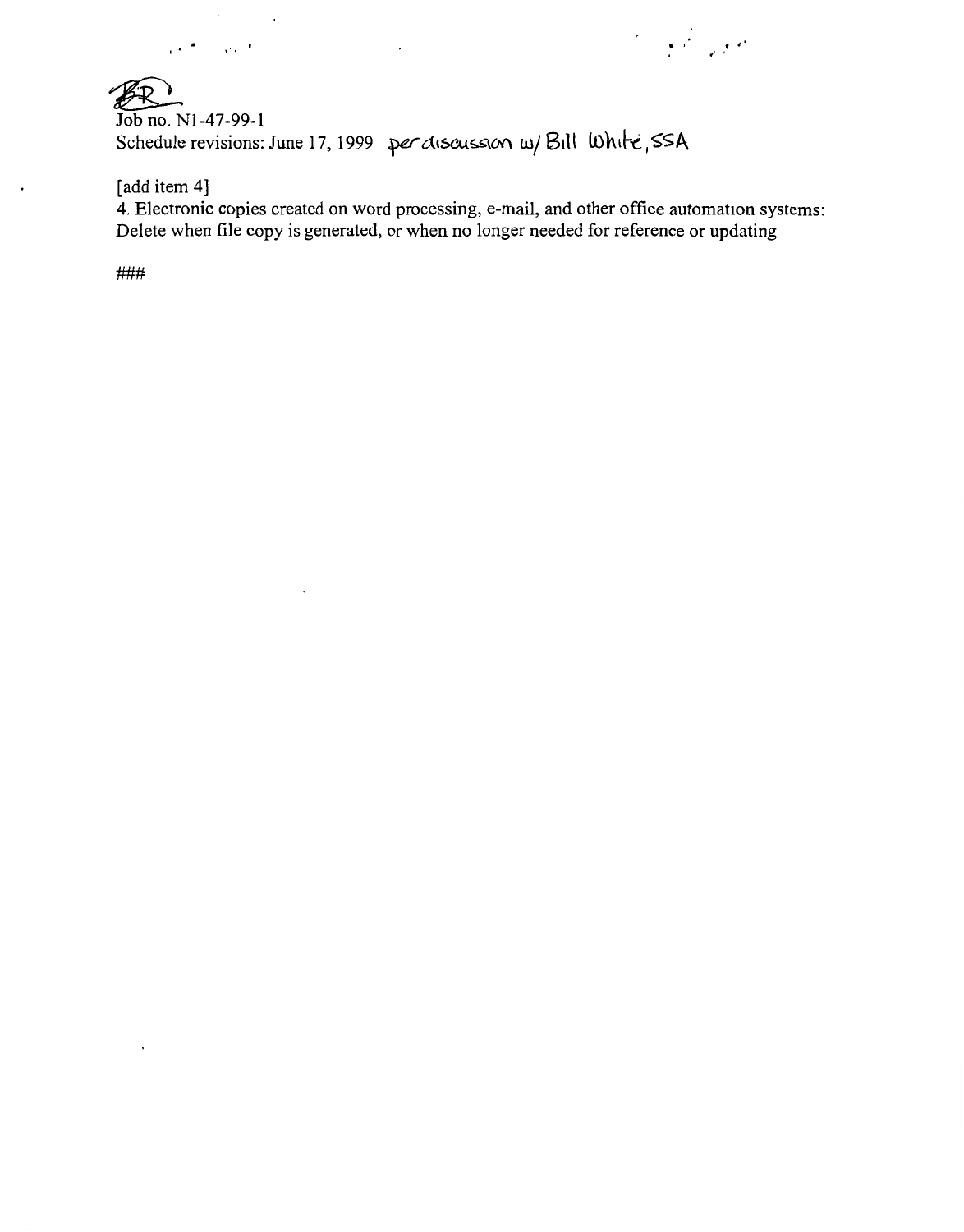### Exceptions:

 $\mathcal{L}(\mathcal{A})$  and  $\mathcal{A}(\mathcal{A})$ 

العامل المراج

1. Any claims or postentitlement folder or documentation where fraud or abuse is under investigation or legal action is underway and/or anyone on the record is or potentially could be affected by a court case, including class actions, will be retained until conclusion of the investigation or legal action. This is true for both awarded and denied claims.

.  $\mathcal{F} = \mathcal{F} \mathcal{F}$ 

- 2. When there is an underpayment outstanding, the folder will not be destroyed until 5 years after that individual's termination event.
- 3. When there is an uncollected overpayment on the record for which recovery has not been waived, the folder will not be destroyed until 10 years after collection efforts have been terminated.
- 4. For entitled beneficiaries: In those limited situations where SSA's electronic file contains insufficient information for maintenance of the record (e.g., paper special determination material), the folder will not be destroyed until 5 years after the final termination date.
	- 5. These disposition instructions apply only to hardcopy claims documentation. Transaction and payment histories are maintained indefinitely on SSA's electronic data bases pending approval by NARA of a separate machine readable records disposition schedule for the Master Beneficiary Record.

## Rationale:

The original foreign documents that were submitted at the time of the original filing are contained in the claims file, and in many instances cannot be obtained again, since the records in some countries were destroyed during the wars. Some of these documents pertain to citizenship status and in some instances the citizenship of the worker determines the payment of benefits to auxiliaries and survivors.

There are numerous instances where a claimant has been denied regular RSI benefits from the U.S., but either failed to file for benefits under the Totalization agreement, or did not know that he/she was eligible to file. When the claimant returns to his/her country of origin and learns of the eligibility to file under a Totalization agreement, the protective filing date is contained in the original claims file and is not necessarily shown on the MBR.